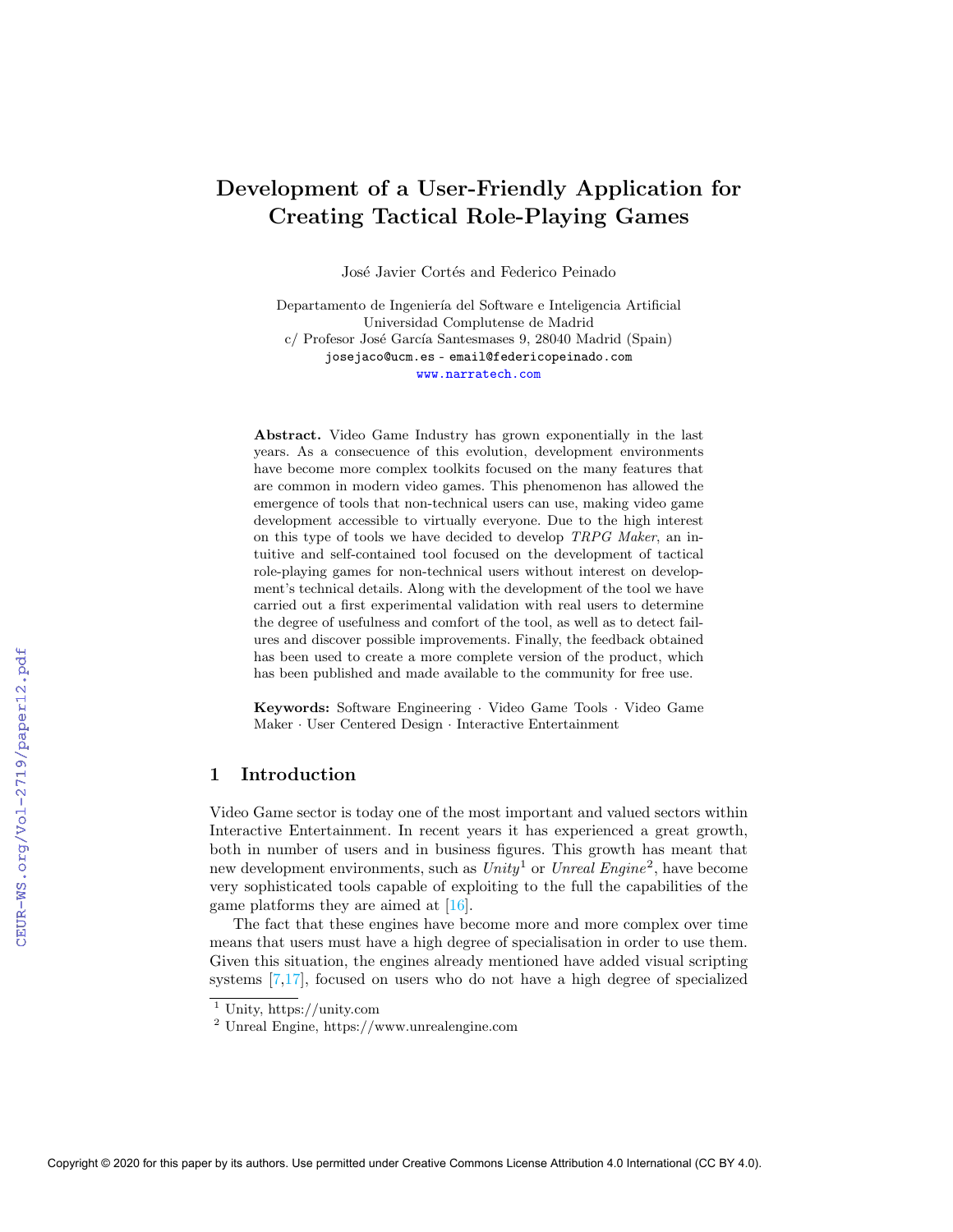#### 2 J.J. Cortés and F. Peinado

knowledge, making these tools more accessible. Unfortunately, these improvements are focused on profiles within video game development, in particular on artists and designers who do not possess the knowledge of a professional developer, therefore this type of software is still not accessible to everyone.

There are also other tools such as  $GameMake [10]$  $GameMake [10]$ ,  $Buildbox [2]$  $Buildbox [2]$  or  $Core[9]$  $Core[9]$ , which are simpler tools than the engines already mentioned and therefore more accessible. These tools allow to create video games without too much technical knowledge, although they also allow to extend the system to those users who want to go beyond the limits, always in an optional way.

In this paper a new tool called *TRPG Maker* is presented, as a friendly app for creating video games on the Tactical Role-Playing Game (TRPGs) genre for the end user. For this purpose the article will be divided as follows: the next section summarize the related work in the field. Section [3](#page-2-0) describes our system and how it works. Next, Section [4](#page-3-0) explain the evaluation with real users and discuss their impressions and thoughts. Finally, we close the paper with some conclusions and future work.

# 2 Related Work

The aim of this article is not to carry out a comprehensive study of this field, so we will focus on existing tools and *frameworks* similar to the one we are proposing here, both at the level of commercial applications and at the academic level.

The first object of study on a commercial level has been  $RPG$  Maker [\[6\]](#page-4-1). This tool allows users to create role-playing games without the need for technical knowledge, placing great emphasis on the creation of maps. For this purpose, most of the possible actions within this type of games, such as moving elements of the scenario or having conversations, are supported by events, which the user uses according to his needs without the need to know how it works. Another relevant point to highlight about this tool is the integrated editor that it has, with which it is possible to create and modify any element used in the game, such as skills, characters or enemies.

Other tools reviewed such as  $GDevelop[1]$  $GDevelop[1]$  or  $Stencyl[5]$  $Stencyl[5]$  also allow the user to create video games without the need for programming skills. Both have a visual editor with which users only need to drag the entities to the game, and in particular Stencyl allows to define the same game logic that Scratch [\[13\]](#page-5-2) uses.

At an academic level we have  $IsoUnity$  [\[11\]](#page-5-3), a plugin for Unity developers that provides the necessary interfaces for the construction of TRPGs [\[8,](#page-4-4)[12,](#page-5-4)[14\]](#page-5-5). IsoUnity also has a map editor, as well as a sequence editor with which you can define the behaviour of the different entities in the game. This tool provides the necessary features for TRPGs, but it is necessary to have advanced knowledge of C# to be able to use it. For this reason, we believe it is convenient to create a desktop application focused on the same type of videogames, but that could be used by user without technical knowledge about game development. Our tool includes a point and click scenario editor and a visual conversation editor, as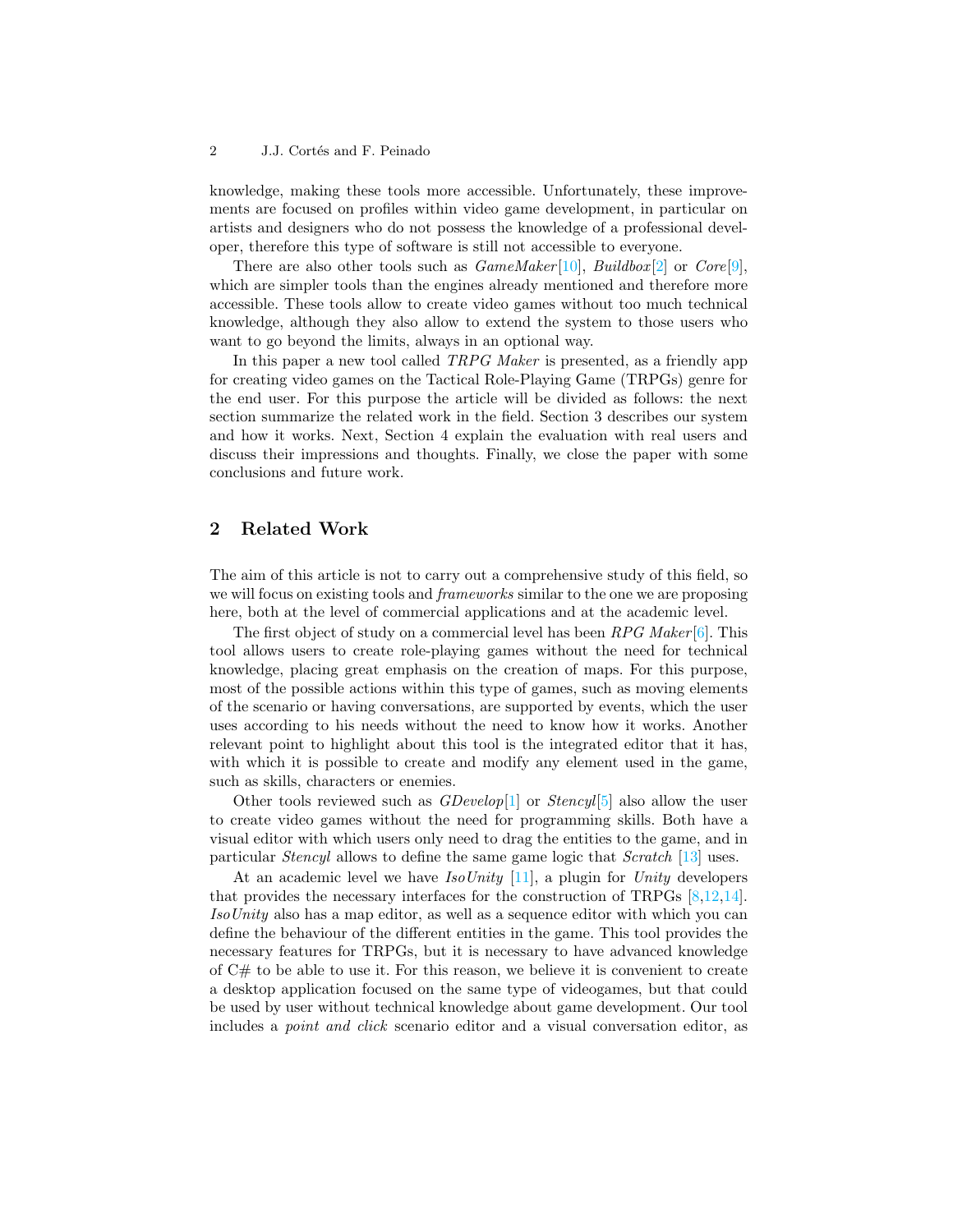well as an event editor and an event queue manager with which it is possible to develop video games without technical knowledge.

## <span id="page-2-0"></span>3 Architecture and Design

For the development of TRPG Maker we have taken IsoUnity as a reference in terms of software architecture, to implement the following functionalities at a general level: creation of maps, creation of tile-based scenarios, and game event queue management.

The creation of maps and scenarios are essential functionalities of the tool, allowing the user to define the world in which the game is set. For the creation of maps we have two basic elements:

- Nodes: Locations that we will find distributed throughout the map. These locations can be battle scenarios, cities or scenarios where players can trade or accept missions, two of the typical actions in this type of video game. Each node will contain a tile-based scenario where we can place blocks, add decorations and determine in which tiles the player's and enemy's units will be located.
- Edges: They will connect the nodes so that the player can move around the map through them.

The queues of game events are responsible for the correct execution of the game logic, so that each mission has its own queue and we will also have a general queue responsible for triggering events on the map. The events that can be used in each mission are the following:

- Motion event: Move a unit from one position to another on the map . This event also allows determining a sequence of points, so that the unit can go from one place to another making a constant sequence.
- Animation event: Starts an animation at a certain point on the map.
- Dialogue event: Starts a conversation between the characters on the map.
- Modifier event: Changes the status of an inventory item. Such a change may be adding a unit to that object, using it, or deleting it.

Several of the events associated with quests are available on maps, such as dialogs or modifiers. We also have the following:

- Encounter event: Spawn a battle on the map.
- Lock event: Allows you to lock and unlock edges of the map, so it is possible to disable certain areas of the map.

Our tool has been designed from scratch, implemented in C++ using Unreal Engine 4.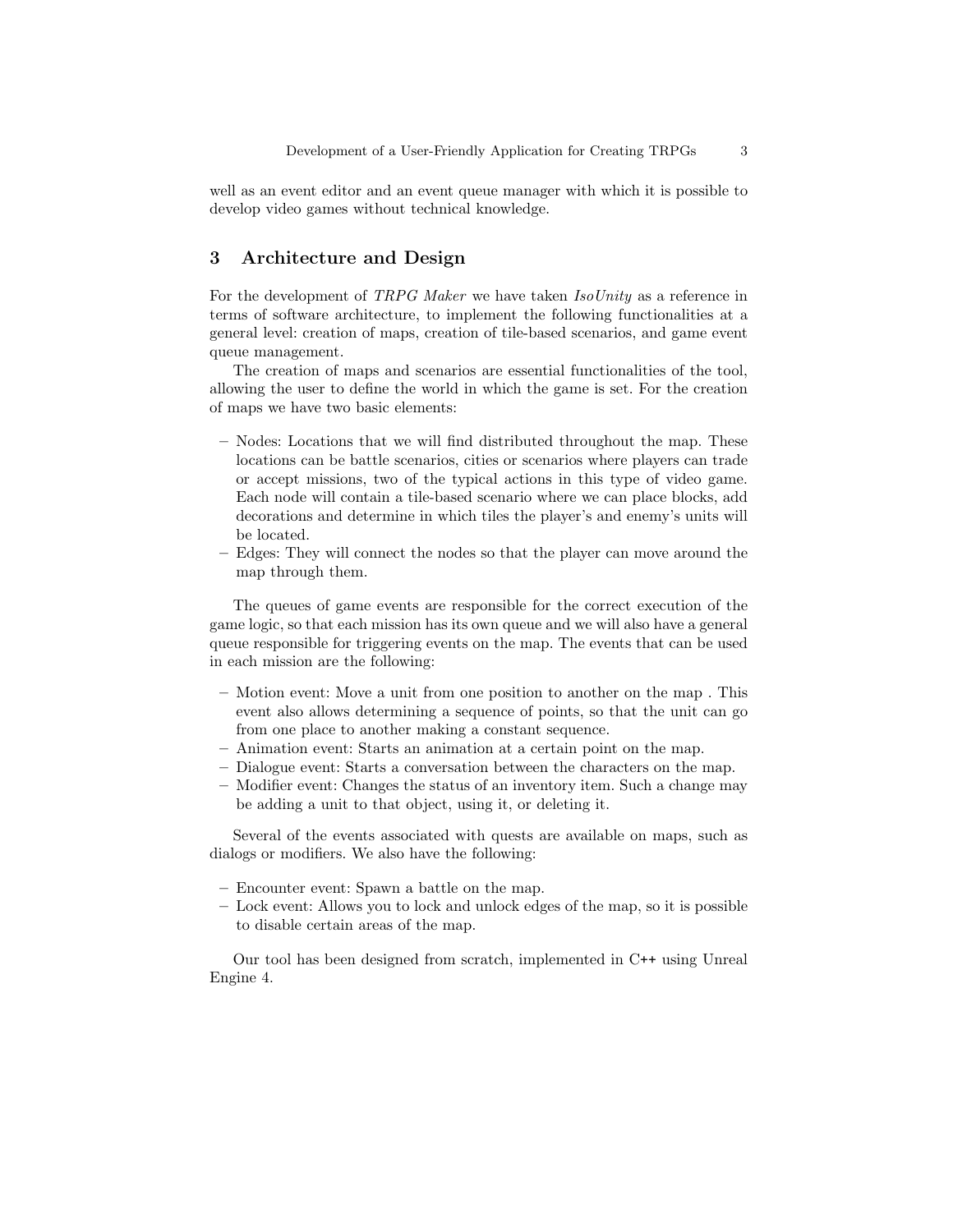## <span id="page-3-0"></span>4 Experimental Setup

To test the usability of the tool and to detect errors, we carried out an experimentation session where only the scenario editor was tested when we were at an early stage of development. To do this, we created a contest in collaboration with Electronic Arts where the objective was to create a level with the tool making use of a character and texture package integrated into the tool.

In this experiment we opted to perform remote usability tests, so that evaluators and users do not need to be in the same place. In this test we focus on measuring the effectiveness, efficiency and satisfaction when using the tool. To do this, we collected a series of data on the use of the tool, such as the level's editing time, the number of decorations/characters used on the map or the number of actions used by the editor.

This information was supplemented with a tool evaluation questionnaire. This questionnaire consists of 5 questions related to the usability of the tool, with special emphasis on ease of use and ease of learning compared to other similar tools and two more questions about the use of the tool at a commercial level and in the educational field. In addition we added several free text questions regarding the camera controls, the menu layout, as well as those functionalities that could be added in the future.

10 people participated in the experiment, all of them between 18 and 35 years old. In addition, all the users have advanced computer skills and most of them had already used some visual programming system or video game development tools before. Figure [1](#page-4-5) shows the results of the questions related to the use of the tool as a commercial product and in the educational field. Left pie chart shows the opinions about the commercial use of the tool, where 50% consider that it could be used as a commercial product, 30% disagreeing and 10% strongly disagree about the use of the tool at a commercial level while the remaining 10% neither agree nor disagree.

Right pie chart shows the opinions about the educational use of the tool. Surprisingly 70% of the users totally agree about the use of the tool in the academic field and 20% considered it appropriate, while only 10% neither agree nor disagree. These results make us think about the possible uses of this tool beyond a commercial product.

In general, the tool had a fairly good acceptance, both among users who had already used other tools such as *Construct* or *Scratch* and those who had never tried them. Most users agreed that the controls are adequate and that the application has enough information regarding the use of it. On the other hand, most of the improvement proposals revolved around the resources within it, specifically increasing the character template, the materials to edit the levels and the presence of interactive objects on the map.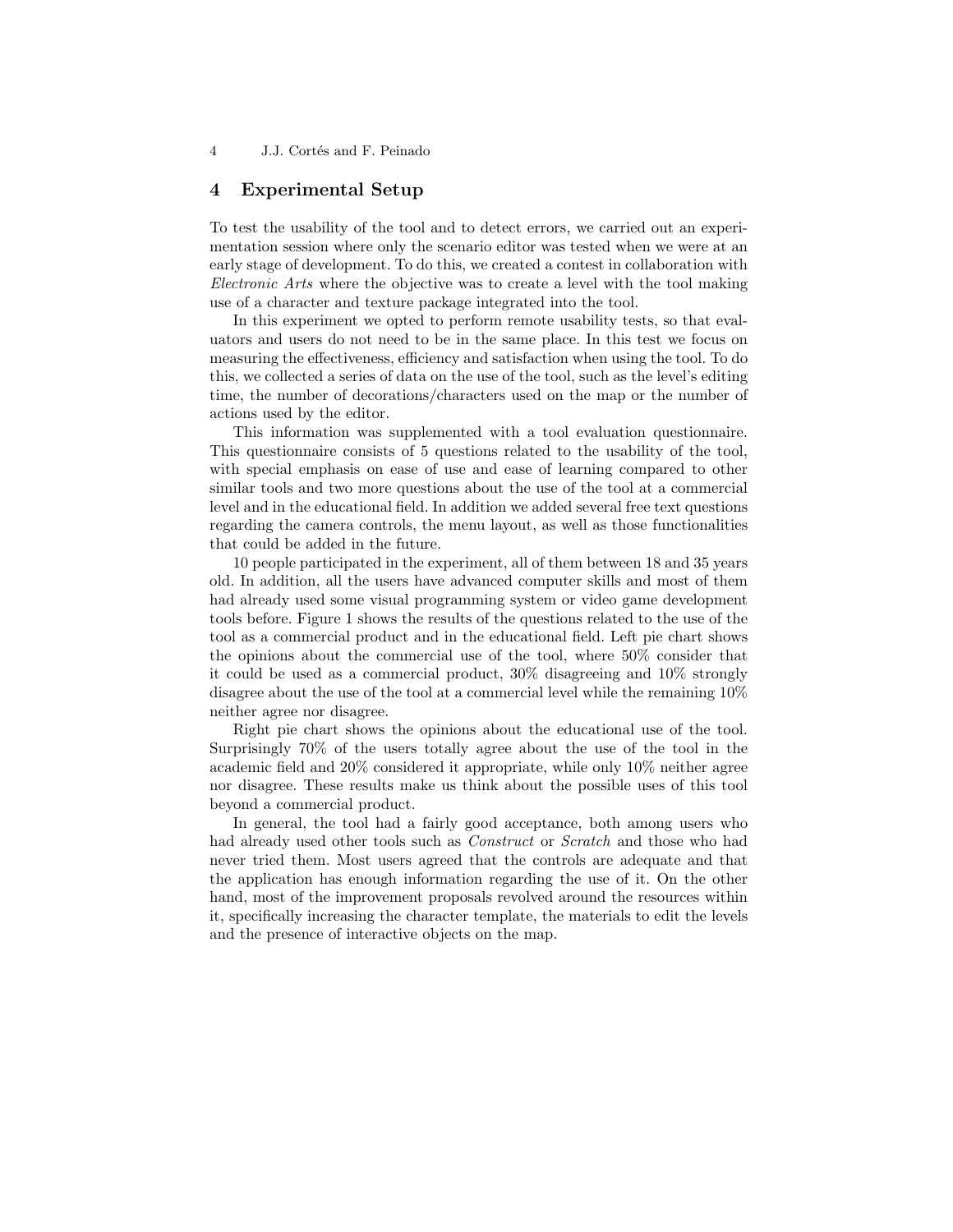

<span id="page-4-5"></span>Fig. 1. Diagrams showing the opinions of the users about the use of the tool as a commercial product (left pie chart) and educational level (right pie chart).

### 5 Conclusions

After testing the tool at an early stage of development, we realized that there is still a lot of work to be done in order to achieve a solid product capable of competing with existing commercial tools. Even so, the results obtained both at the technical level and at the usability level are quite promising and the impressions of the users have been very positive.

On the other hand, it is interesting to use the tool at an educational level. Video games are being integrated into the classroom as a means of learning [\[3,](#page-4-6)[4\]](#page-4-7) that motivates students to explore, experiment and obtain knowledge in their own way. A clear example are the *serious games*  $[15]$ , video games whose use goes beyond entertainment.

Based on the information obtained from user evaluations we will focus on increasing the content of the tool so that the level editing does not become monotonous and on adding new content to it, see new functionalities and objects for the levels or improve certain interfaces to simplify the use of the tool.

### References

- <span id="page-4-2"></span>1. Gdevelop <https://gdevelop-app.com>
- <span id="page-4-0"></span>2. 8cell, I.: Buildbox (2019), <https://www.buildbox.com>
- <span id="page-4-6"></span>3. Barab, S.A., Scott, B., Siyahhan, S., Goldstone, R., Ingram-Goble, A., Zuiker, S.J., Warren, S.: Transformational play as a curricular scaffold: Using videogames to support science education. Journal of Science Education and Technology 18(4), 305 (2009)
- <span id="page-4-7"></span>4. Bogost, I.: Videogames and the future of education. On The Horizon-The Strategic Planning Resource for Education Professionals 13(2), 119–125 (2005)
- <span id="page-4-3"></span>5. Chung, J.: Stencyl (2011), <http://www.stencyl.com/>
- <span id="page-4-1"></span>6. Corporation, A.: Rpg maker <https://www.rpgmakerweb.com>
- 7. Doran, J.P.: Unity Game Development Blueprints. Packt Publishing Ltd (2014)
- <span id="page-4-4"></span>8. Druet Honrubia, J., Gonz´alez de la Calzada, L.A.: Desarrollo de una herramienta de creación de videojuegos de rol táctico para escenarios isométricos compuestos por bloques (trabajo fin de grado) (2017)